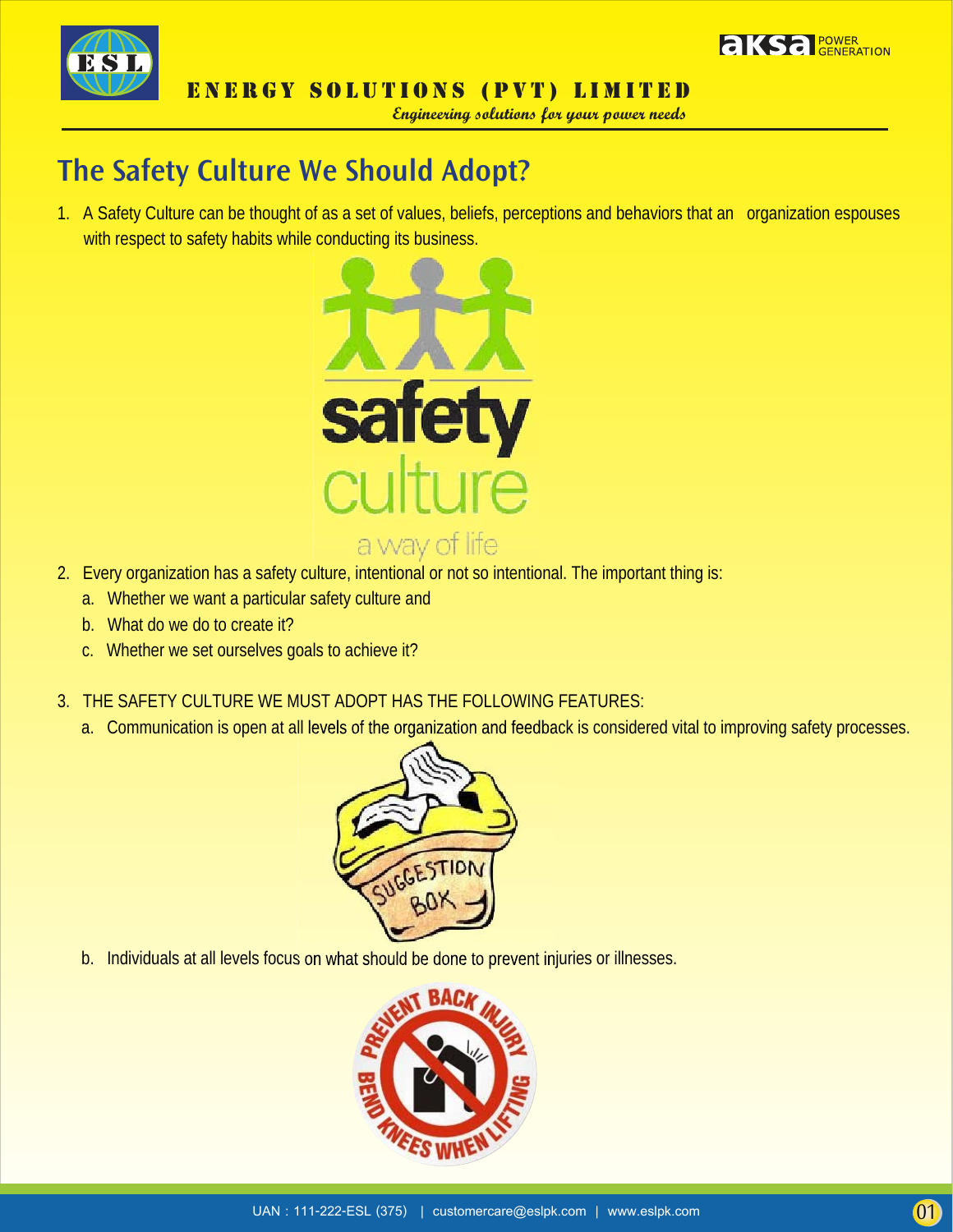



Engineering solutions for your power needs

c. There is a commitment to safety as much as it is for the business.



d. People and their safety and health are considered important.



e. The focus is on the people, and the contribution to the bottom line is a natural outcome.



f. All personnel, especially senior managers, lead by example and demonstrate their commitment to safety by following all safety processes and procedures, just as they want their employees to do.

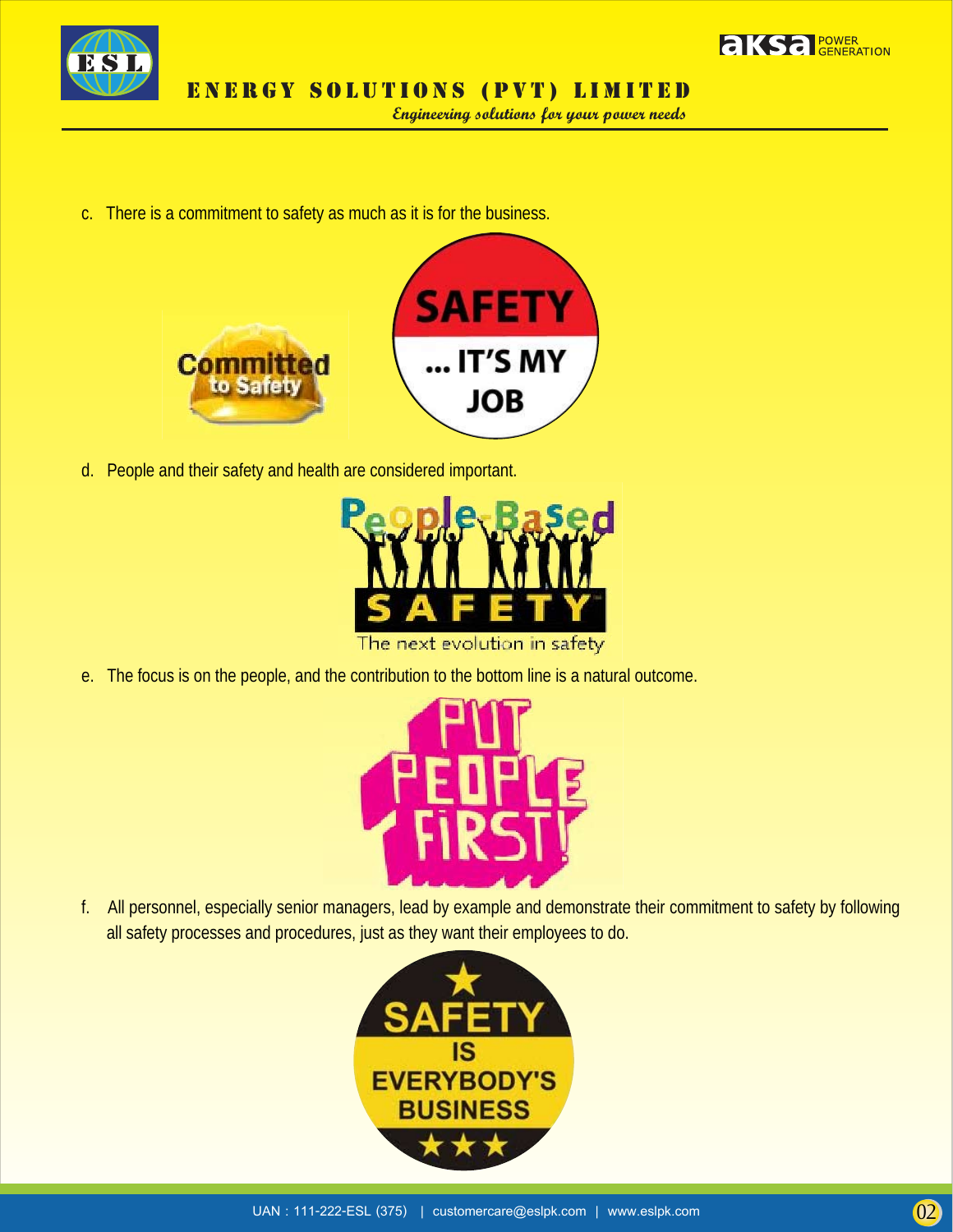



Engineering solutions for your power needs

g. Good habits are practiced both at work and away.



- 4. THE SAFETY CULTURE WE MUST AVOID HAS THE FOLLOWING FEATURES:
	- a. Communication is not open at all levels; employees' feedback is considered neither important nor encouraged.



b. Safety rules are used as a stick to discipline and penalize.

## dOn tIMPOSE **SAFETY, SPREADit!**

c. Management may not follow safety rules (for example, not wearing seat belts, not abstaining from smoking in nonsmoking areas, not using Personal Protective Equipment (PPEs), using cell phone while driving etc).